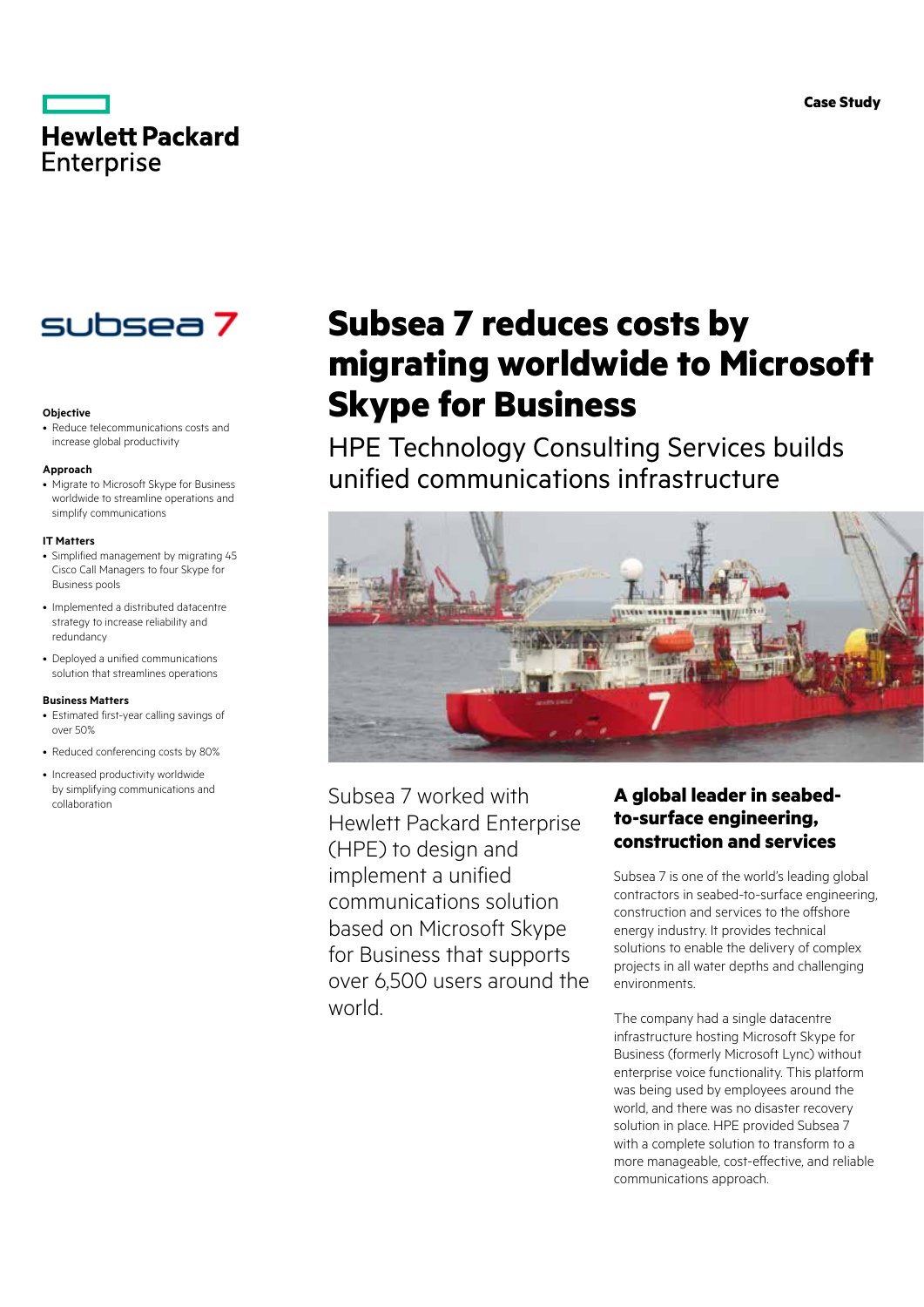"HPE has helped us reduce operating costs while increasing workplace connectivity. HPE consultants designed a reliable distributed datacentre approach and successfully migrated Subsea 7 to Microsoft Skype for Business in over 25 locations worldwide."

— Adele Leport, IT Engagement and Operations Director for Subsea 7

HPE consultants designed and implemented a robust unified communications solution with highly available data recovery by upgrading worldwide to Microsoft Skype for Business and deploying three new datacentres to support unified communications. Most of the company's land-based facilities have been provided with localised bandwidth management, and all facilities are being provided with rich unified communications services, including presence management, audio and video conferencing, calendaring, and desktop sharing.

## **Moving to unified communications**

Subsea 7 was looking to reduce the cost of its services so it could continue to provide a competitive ROI for its projects. The company had Cisco Call Manager at 45 locations, and had legacy contracts with multiple telephone service providers.

Subsea 7 sought to design and implement a long-term unified communications and telephony road map and leverage Session Initiation Protocol (SIP) trunking to implement Tier 1 voice services worldwide. Subsea 7 wanted to increase efficiency throughout its internal operations, and HPE was chosen as the company best-suited to provide Subsea 7 with a unified communications solution worldwide.

HPE had a longtime relationship with Subsea 7—primarily providing storage solutions, and Microsoft also recommended HPE as the partner of choice for deploying a single unified communications solution across five continents. "HPE has been a forerunner in the adoption of the unified communications technology, which gave us confidence in HPE's ability to act as an agent for change for Subsea 7," says Adele Leport, IT Project Manager for Subsea 7.

Subsea 7 selected HPE services for Microsoft Skype for Business, part of HPE digital collaboration solutions. HPE consultants designed and implemented the Skype for Business solution and associated infrastructure, in addition to designing and implementing disaster recovery capabilities for Subsea 7. The company consolidated onto a single global service provider, and SIP trunking was implemented at all major landbased locations to better control costs.

The global dependency on a single datacenter was eliminated, and HPE built three additional datacenters to eliminate the need to backhaul all calls to a single datacenter so Subsea 7 could increase performance and enable redundancy and disaster recovery. By deploying a dedicated Skype for Business mediation pool in each of the four datacenters, Subsea 7 is able to retire its legacy Cisco telephony solution and rely on a single unified communications infrastructure to support global operations.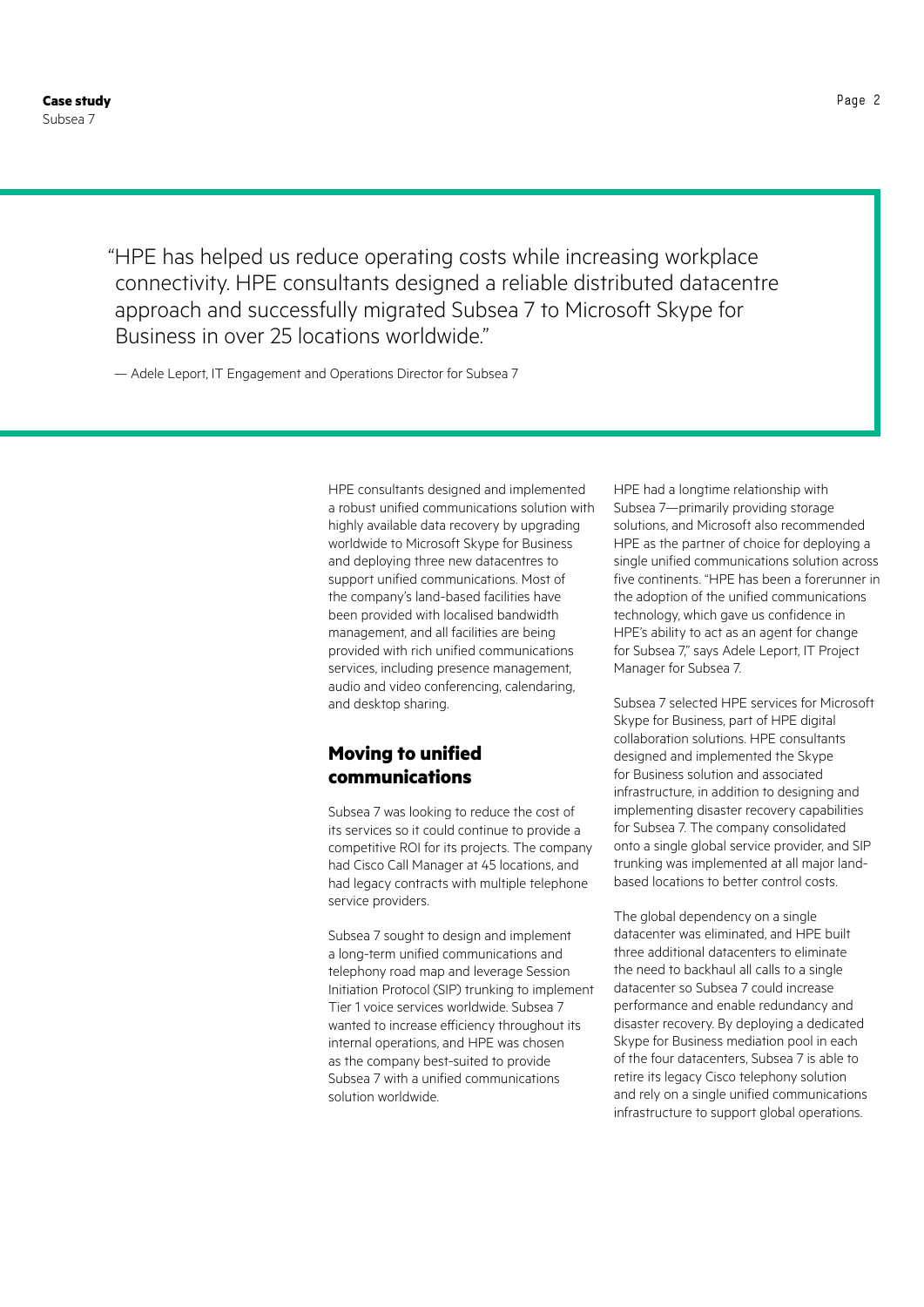HPE upgraded all major land-based operations to Microsoft Skype for Business. HPE consultants also migrated Subsea 7's data from one datacentre to four datacentres around the world and implemented a highly available disaster recovery solution.

## **Implementing a global solution**

The original datacentre is located in Redditch, England, and HPE designed a solution based on distributing the call loads worldwide. HPE designed and built additional datacentres in Houston, Singapore, and Aberdeen, and implemented a disaster recovery solution to ensure continuous operations. This has not only reduced bandwidth costs, it has improved the performance of voice calls by reducing delays.

"We didn't have a disaster recovery solution in place and we needed to ensure reliable failover so we could successfully implement SIP trunking to carry calls over the Internet while ensuring performance and reliability," states Leport. "HPE established Skype for Business mediation pools in each datacentre with an efficient disaster recovery solution." The new Singapore, Houston, and Aberdeen datacentres failover to the original datacentre in Redditch. In the event of a failure at the Redditch datacentre, it will failover to the datacenter in Aberdeen.

"We worked with our service provider to deploy SIP trunks to all of our land-based locations worldwide, except for our smallest offices and locations in countries like Egypt that do not allow SIP trunking," says Leport. "SIP trunking now allows us to consolidate our voice traffic worldwide and dramatically reduce our calling costs by virtually eliminating international calling costs by in effect routing all of our calls as local traffic. We estimate that the company will save more than 50% in calling costs in our first year."

HPE implemented Microsoft Skype for Business at the four datacentres on HPE ProLiant BL460c Gen9 Server Blades, and also deployed Skype for Business at Subsea 7 locations on five continents. Among the locations deployed include: 8 in the UK; 3 in Brazil; 2 each in the U.S., Singapore, and Australia; and one each in Gabon, Nigeria, Canada, France, Portugal, and Angola.

Subsea 7 also deployed Microsoft Skype for Business on all Subsea 7 vessels, providing them with conferencing, presence, calendar, and desktop sharing capabilities. "We consider our vessels 'floating offices' and have provided them with collaboration features" explains Leport. "But because they're at sea they still rely on satellite calling services to make voice calls."